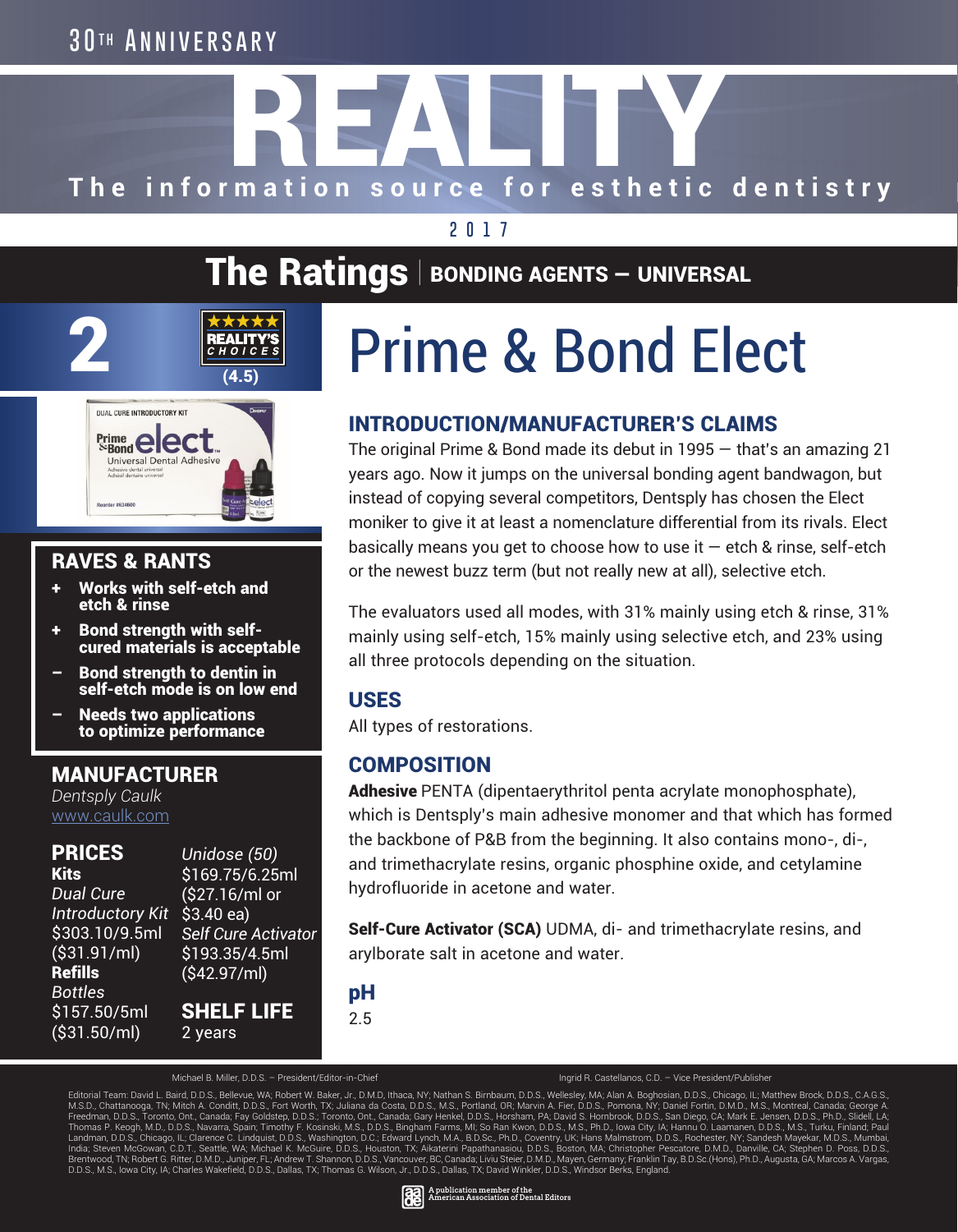effective on enamel with the etch & rinse method, while the self-etch method on dentin produced somewhat lower values than the competition.

#### APPLICATION TECHNIQUE FOR DUAL-CURED/SELF-CURED RESTORATIONS

onds, evaporating the solvent, and then applying it a second time gave us a more consistent shiny layer

*Using this technique, the bond strengths (MPa) with*

Substrate | Etch & Rinse | Self-Etch

Enamel 34.2 23.6

Dentin | 22.2 | 20.6

These results indicate Prime & Bond Elect can effectively be used with both protocols. It was especially

on dentin compared to the single application.

5 Light-cure for 10s.

*light-cured composite were:*

1 In the etch & rinse mode, etch as usual for 15 seconds and rinse. Leave preparation MOIST. In the self-etch mode, clean and leave preparation MOIST.

2 Mix equal parts of the Adhesive and SCA and apply the mixture for 20s using GENTLE AGITATION.

3 Suction most of the excess and apply GENTLE AIR to evaporate the solvent.

4 Use the Adhesive/SCA mix and reapply as noted in #2.

#### 5 Light-cure for 10s.

Using this technique, the dentin bond strength in the self-etch mode with self-cured composite was 18.6MPa after 24 hours. This shows that this product can be reliably used with dual-cured and self-cured materials. In addition, the evaluators who used it with self-cured composite reported no bond failures.

#### INSIDE SURFACE OF INDIRECT **RESTORATION**

Light-cured Adhesive, but do not cure. If you are using a low viscosity resin cement, applying the Adhesive as a wetting agent may not be necessary.

**2 PRIME & BOND ELECT 2017**

#### **VISCOSITY**

Adhesive Most (77%) evaluators considered it to be acceptable, while the other 23% thought it was too runny.

Adhesive + SCA Most (75%) evaluators considered it to be acceptable, while the other 25% thought it was too runny.

#### ODOR

Adhesive All evaluators except one considered it about the same as other adhesives, while the lone holdout thought it was too strong.

Adhesive + SCA All evaluators considered it about the same as other adhesives.

#### APPLICATION TECHNIQUE FOR LIGHT-CURED RESTORATIONS

1 In the etch & rinse mode, etch as usual for 15 seconds and rinse. Leave preparation MOIST. In the self-etch mode, clean and leave preparation MOIST. In the etch & rinse mode, all evaluators except one used moist, while the lone holdout preferred dry. In the self-etch mode, most (73%) evaluators used moist, while the other 27% used dry. One evaluator when bonding a post used alcohol to clean the prep of smeared root canal sealer and then used an EndoVac apical negative pressure (macrocannula) to remove the excess alcohol.

2 In the etch & rinse mode, apply the adhesive for 20s using GENTLE AGITATION. Most (58%) evaluators stuck with 20 seconds, while 25% used 15s and 17% felt 10 seconds was acceptable.

Most (69%) evaluators chose to use gentle agitation, while rubbing was used by the remaining 31%. One evaluator described the application technique "gentle rubbing".

3 Suction most of the excess and apply GENTLE AIR to evaporate the solvent.

4 In the self-etch mode, apply the adhesive again for 20s using GENTLE AGITATION. Then suction most of the excess and apply GENTLE AIR to evaporate the solvent. We found applying the adhesive for 20 sec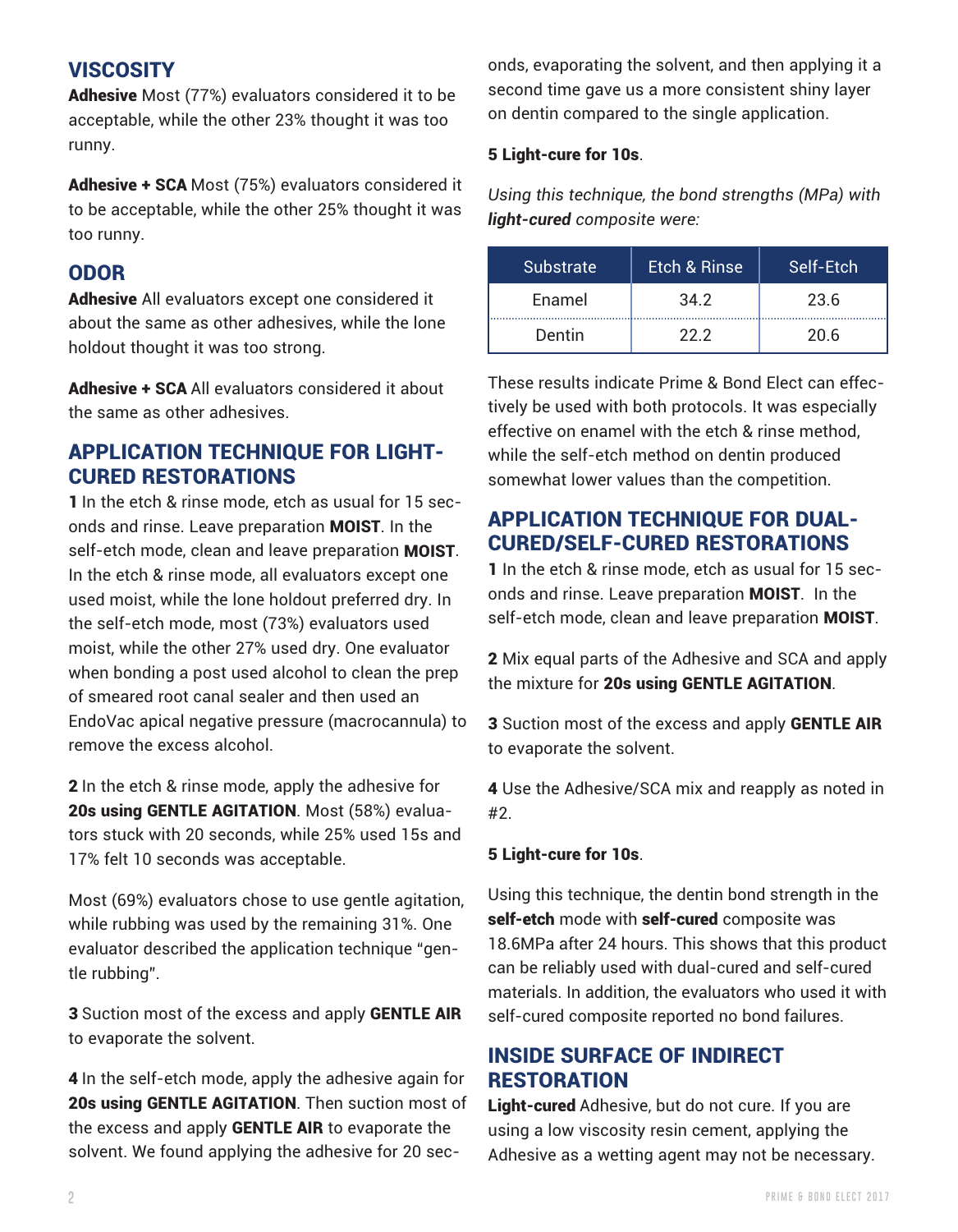Dual-cured/Self-cured Mixture of Adhesive + SCA, but do not cure.

#### POST-OPERATIVE SENSITIVITY

Direct restorations Most (85%) evaluators reported no post-op sensitivity, while the other 15% stated it occurred only once or twice. No self-etch restorations were sensitive, while the few occurrence were split between etch & rinse and selective etch.

Indirect restorations None reported.

#### PACKAGING

Dual Cure Kit Easy to stack box with product identification on all but one side plus top and bottom. Expiration date is on a label on the top. It is plastic shrink-wrapped for security. The labels on the bottles contain the expiration date, which resists removal during disinfection procedures reasonably well. The Adhesive comes in the same type of black bottle as its brethren, while the SCA comes in a typical, screw top, black plastic squeeze bottle, but it takes considerable force to tease out the drops.

Most evaluators thought it was adequate and nicely compact, with all components visible and accessible. However, two evaluators found it to be flimsy -- all the bottles had moved out of their compartments and retrieving them was a nuisance.

Unidose Rectangular cardboard box with product identification on the top and front. It is also plastic shrink-wrapped for security and includes a drawer in the bottom section that rotates out and down to reveal a recess containing the unit doses in a Ziploc bag. We assume you are supposed to empty the bag into the recess, since there are no instructions concerning the packaging.

This makes a fairly good dispenser for the unit doses, but you still may choose to transfer these unit doses to a receptacle of your choosing. One evaluator thought it was difficult to retrieve the unidoses when the box is stored in the refrigerator. Inside the top lid of the box are two boxes of applicator tips and the instructions.

The unit dose has changed. No longer do you have to insert a cylinder into a holder  $-$  the new one is an all-in-one blue plastic design. The bottom part holding the bonding agent has a center cylindrical reservoir with two, wing-like extensions projecting outward from both sides. There is also a round bottom that allows the unit dose to stand upright on its own. (One evaluator noted that attribute but stated he rarely used it in that manner.) The top section is basically a flat plastic rectangle that includes the product name, expiration date, and lot number.

Opening the unit dose is accomplished by simply twisting the top section until it separates from the bottom. While it does take a firm twist, the wings on the bottom section give you a positive grip. Once the top section is disengaged from the bottom, you now have unimpeded access to the bonding agent through an orifice that is sufficiently large so you don't have to be searching for the bulls-eye as you do with some of these unit dose containers.

Most (69%) evaluators liked the unit dose design, but didn't think it was any better than competing products, while 23% thought it was better than competing products and 8% didn't like it at all.

#### DIRECTIONS

The conventional version is a typical multi-language, plain paper in the annoying foldout format printed in nano font size. The information is logically presented although the unit dose instructions are for the old style, not the new type. There is also a coated paper technique sheet with color illustrations depicting different uses. This card will probably get most of the attention from users who don't want to slog through the plain paper version.

Most evaluators felt the information was direct, clear, and straightforward. However, a few thought they were wordy and confusing.